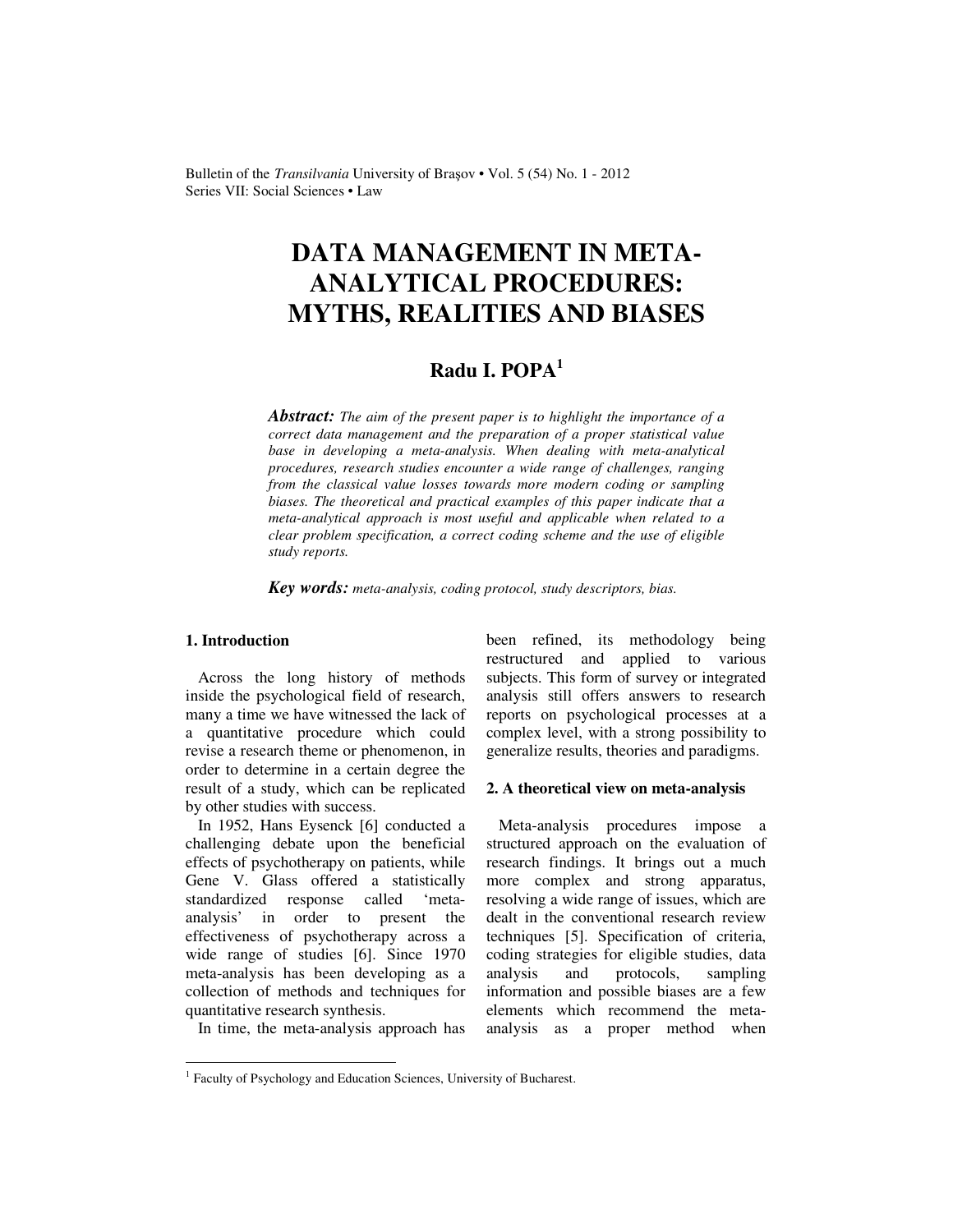researchers' aim is to offer the 'metaimage' upon a well-debated subject inside the research field, across studies and time [2], [6], [9].

The database of a meta-analysis can provide multiple ways to work with the collection of studies, results and statistical frameworks [6].

# **2.1. Myths in meta-analytical procedures**

At present, this type of analysis still tends to challenge its own users. By being a complex method, which many times imposes more questions than answers, the meta-analysis restricts the wide range of usage among researchers, by having a sophisticated technical and statistical apparatus [4]. Other studies show that there is an increase in the interest of metaanalysis development, eradicating the myth of the 'not so user friendly' method which consumes a lot of time and effort [6]. From another point of view, by selecting the proper statistical tools, when conducting such types of analysis may be the most proper and correct way to surpass this myth and benefit on the wide range of advantages meta-analysis has to provide.

Through meta-analysis, research reports can be summarized, coded, integrated and interpreted at a complex level, confirming the psychological topic in its domain of applicability [6], [7].

In this manner, another myth, wrongfully attributed, is to associate the meta-analysis with the evaluation of theoretical papers, qualitative research reports with no quantitative data, policy reviews [5], [6] etc. The meta-analysis can provide a statistical correct and strong support only for quantitative research studies which provide complete data and results [6], [7], [9]. At this point, studies which do not report their descriptive or inferential statistics upon the resulting data or present in a synthetic way their reports will not be able to be comprised in a meta-analytic evaluation, due to the lack of statistical information, which can bias the metaanalysis [2], [4], [5].

The third myth consists on the output of meta-analysis, seen sometimes as the general perspective, which unifies the results of the research report upon a certain psychological process or phenomenon [2], [5], [6].

Instead, practice shows that many studies report heterogeneous results and conclusions, affecting the meta-analysis procedure and evaluation [6], [8].

Even so, a correct meta-analysis will point out the general result, the main trend and conclusion upon the collection of research studies on a certain topic, showing also, where needed, the differences between the various results of studies and explaining the intensity of the phenomenon at general level of population and showing even obscure or hidden relations between variables.

Other authors suggest that even at this level, individual research studies may sometimes provide a proper view on specific topics when evaluating them [1], [3], [10].

The fourth myth refers to data management inside meta-analysis, where many a time the researcher will deal with a mix of studies, when comparing results which differ a lot from each other.

By carefully choosing the eligible studies, variables and data that provide the correct information upon the investigated process or phenomenon, a meta-analysis will evaluate studies that are comparable and with no extreme or disparate results [5], [6], [7].

In this manner, testing the variance of effect size distributions and analysing correctly the study result subgroups will show the sources of differences.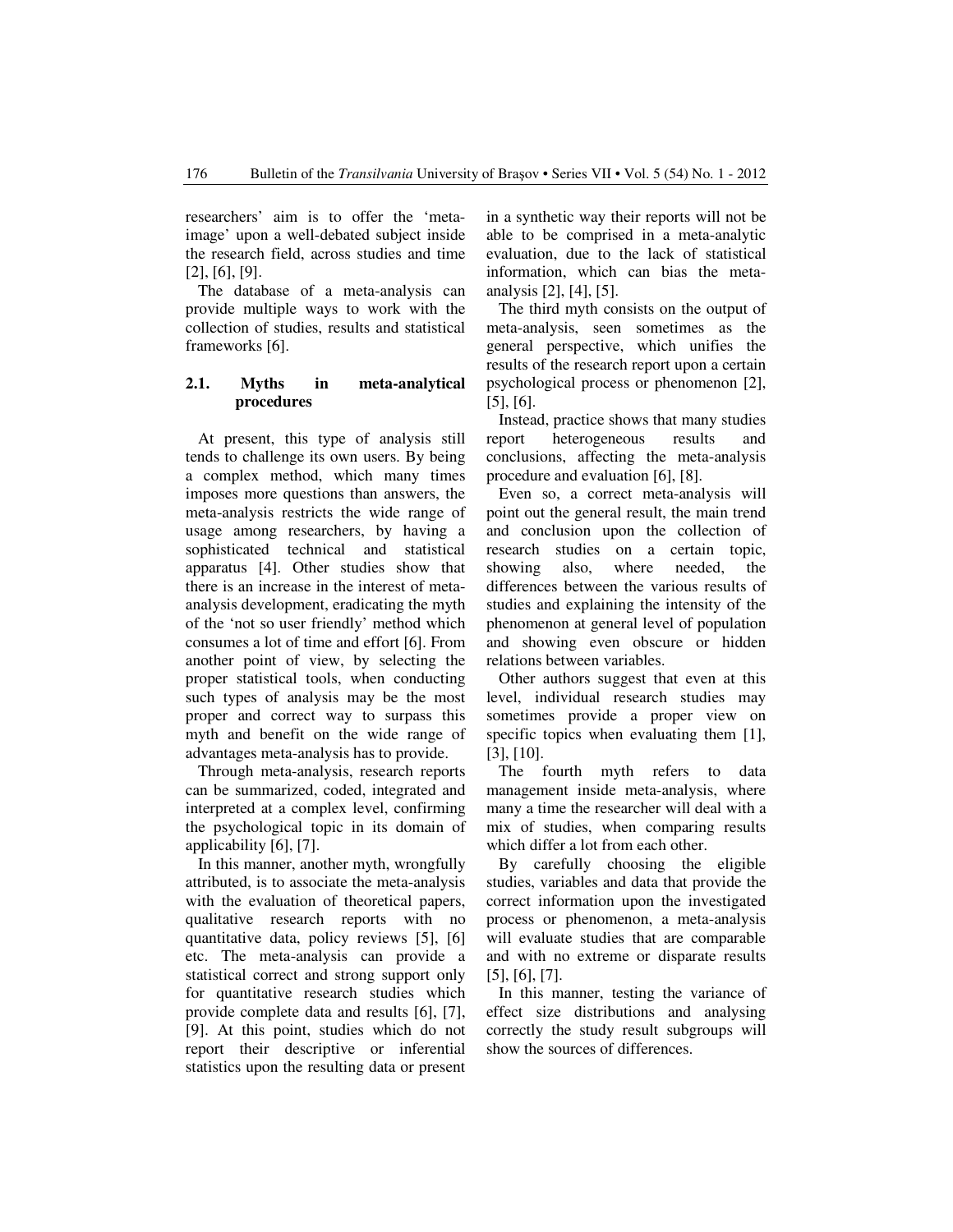### **3. Data management inside metaanalysis**

When dealing with a wide range of data collections in meta-analysis, different software programs have been developed over time, from the first MetaDOS by Stauffer in 1996 or Metawin by Rosenberg in 1997, RevMan by Cochrane in 2000, Comprehensive Meta-analysis (CMA), MetAnalysis, MIX or WEasyMA, to the well known applications for general statistics calculations in social sciences such as SPSS, SYSTAT, SAS, PASW Statistics or IBM SPSS Statistics which can be appropriate platforms for metaanalysis evaluations [6], [7], [9].

After gathering the eligible studies, the coding process of research papers is the new vital point. In this manner all the coding procedures are related to a coding protocol that indicates what type of data is about to be evaluated and processed inside the meta-analysis [8].

There are two distinct parts when considering the coding process [6]. The first one refers to the selection of study descriptors and encoding the selected features. The second part imposes the encoding of research results or findings under the form of effect sizes. In this view, data from effect sizes values becomes the dependent variable while the features of the research studies form the independent variable (e.g. measures, samples, constructs, treatment, context, designs etc.).

Still, data management inside the coding process may pose a lot of challenges at practical level when values are missing, the items to be evaluated are not defined properly or other values are unusual and ambiguous [9], [10]. Moreover, a lot of studies do not present the complete results or data in order to be integrated inside the meta-analysis. From this perspective, a correct and strong coding form and guidelines may spare the researcher of the troubles in data management, loss of data, difficult coding or biases.

Many authors recommend the usage of coding units and modules for the coding to be complete [2], [4-6].

Other authors present several items that can be used in order to facilitate the coding process and support data for effect sizes values such as: sample size, means and standard deviations, proportions, estimation methods, confidence rating, amount of attrition, reliability of variables, range restriction [6], [7], [9], [11].

Another dimension of data management in meta-analysis consists of the treatment in study descriptors.

Some authors categorize those values in substantive elements (e.g. sample source, sample descriptors, independent variables etc.), study methods (e.g. sampling methods, research design, statistical power, attrition, data analysis, external validity etc.) and source descriptors (e.g. publication form, year of publication, country of publication etc.) [6], [7], [9].

By sorting the valuable data, after strong criteria, may be one of the successful tools in meta-analysis.

Studies which provide clear distinguished features, key variables or research subjects and methods, coded under quantitative data, offer the means to build up a relevant synthetic analysis [2], [11].

Sorting the eligible studies can be done while using an identification value, in order to specify the date of entry in the database [8].

This function allows a complex search when dealing with a huge collection of studies inside a meta-analysis, being useful also in the establishment of a certain hierarchy of studies, depending on the features the researcher wants to outline across the evaluation.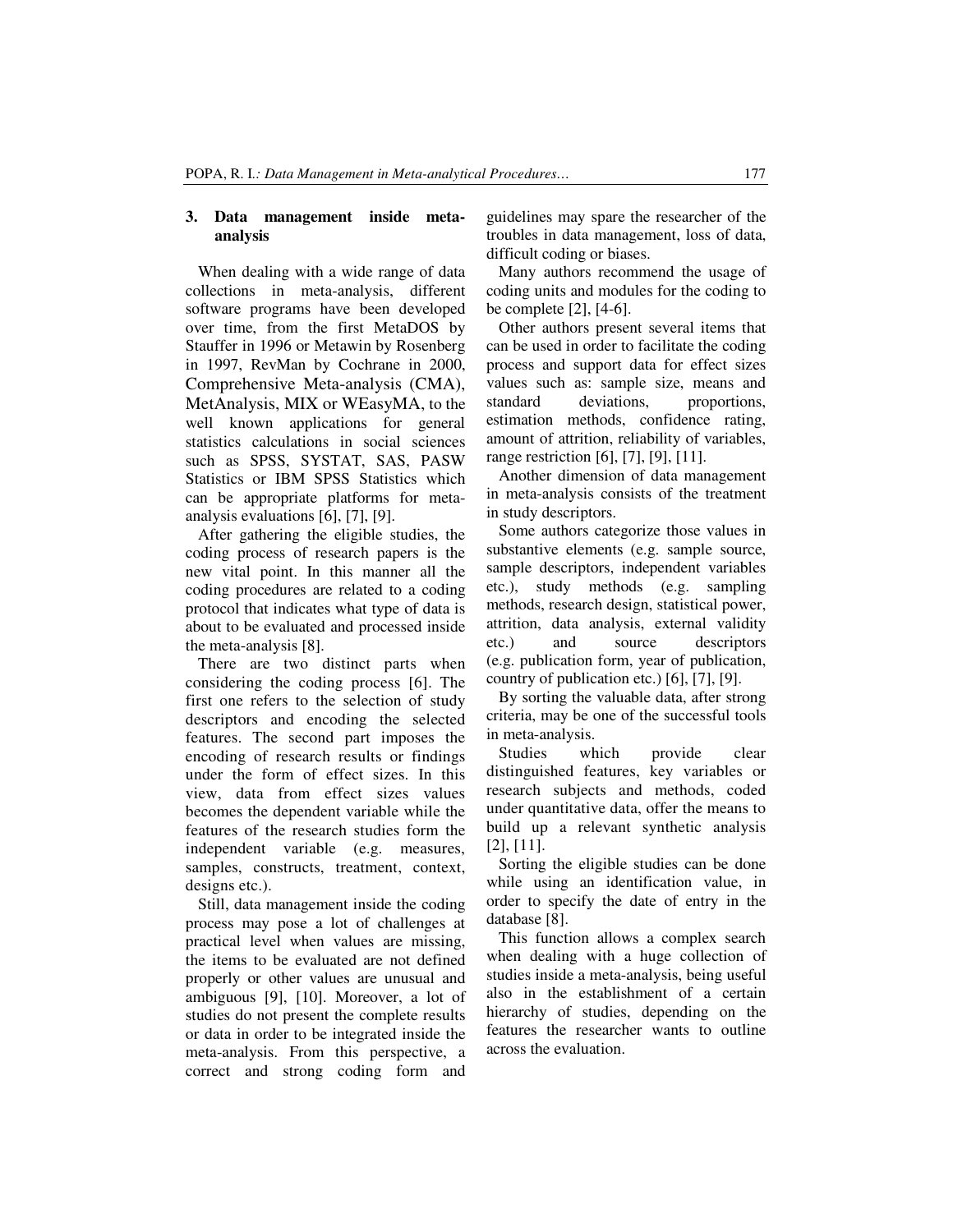#### **3.1. Bias corrections and adjustments**

Hunter and Schmidt proposed in 1994 several methods for adjusting the effect sizes of meta-analysis [5], [6]. Among these, the adjustments of unreliability of variables, range restrictions or dichotomization are the most frequently used.

In this manner, the researcher has to decide which method to apply, what variables are about to be adjusted in order to estimate as correct as possible the magnitude, contained by the effect size.

For example, when adjusting the unreliability of a variable, the unattenuated effect size can be done by using the formula [6], [7-9]:

$$
ES' = \frac{ES}{\sqrt{r_{yy}}}.
$$
 (1)

In the above case, the *ES* is the observed effect size, while the  $r_{yy}$  is the reliability coefficient.

In the case of two variables, the formula becomes as follows,  $r_{xx}$  being the reliability coefficient for the first variable, while  $r_w$  is the reliability coefficient for the second variable:

$$
ES'_{r} = \frac{ES_{r}}{\sqrt{r_{xx}}\sqrt{r_{yy}}}.
$$
 (2)

 When dealing with a case of range restriction the formula is:

$$
ES'_{r} = \frac{(U)(ES)}{\sqrt{(U^{2} - 1)ES^{2} + 1}}.
$$
 (3)

 In this case, the U value is the ratio of the study standard deviation to the unrestricted target standard deviation [5].

A good bias prevention starts with the

correct selection of studies for the metaanalysis.

 Many reports do not state the values needed for meta-analysis calculations and procedures, others present them in a synthetic way and others report only some data about their research sample, design, instruments, measures or full results [7], [9].

 The lack of data may lead to serious biases inside the meta-analysis. This is why the researcher must decide and select the eligible study reports for analysis.

 In some cases, depending on the study aim and objectives, the researcher may decide to take into evaluation studies which present partial data on variables (e.g. correlation coefficients, means, ranges etc.) in their report, with the condition that this does not affect the interactions and data management in the meta-analysis [8], [10], [11].

 Meta-analysis, by being a complex method, which deals with major collections of data, imposes frequently a greater attention for value loss, when building a database.

 From this view, by using a coding guide and protocol may prevent the absence of some results, values or even the incorrect completion of the database which result in a bias (see Figure 1).

 Another bias of results in meta-analysis may be caused by extreme data, contained in various studies [5], [6]. The decision to keep or eliminate these values is highly dependent on the study aim and the researcher's objectives. In some cases, if studies have the tendency to present opposite results, even if extreme, may be beneficial for the meta-analysis to evaluate the reports [1], [3], [7]. The result can indicate and clarify different tendencies, confirm a new variable, hidden until then to individual research studies or even 'rewrite' the paradigm, defined in a new way, with new interactions and values.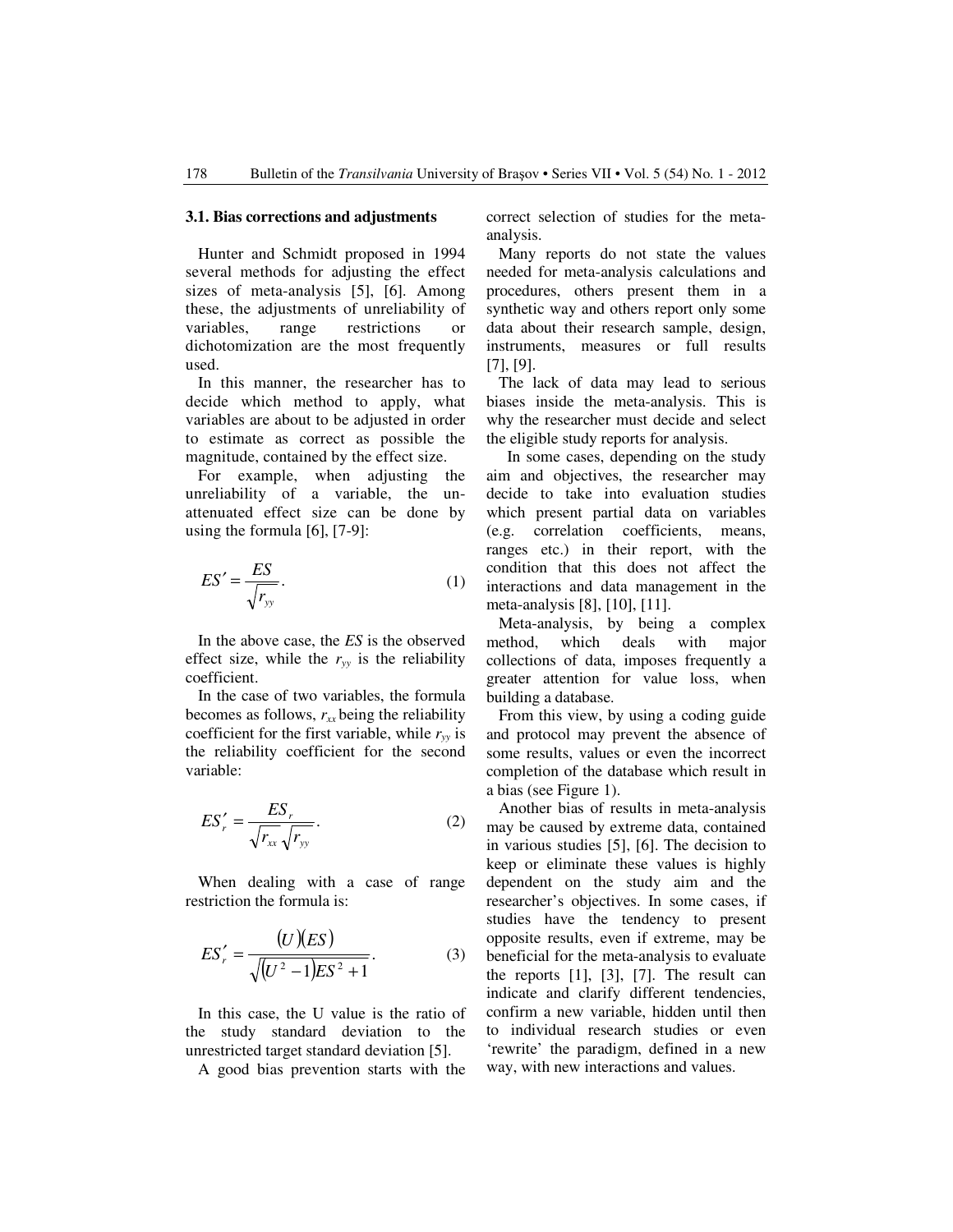|                                                              | <b>Publication reference</b> |             | Statistical data |        |      |           |                |                    |              |              |
|--------------------------------------------------------------|------------------------------|-------------|------------------|--------|------|-----------|----------------|--------------------|--------------|--------------|
|                                                              | Publication                  | Publication | Sample           | Gender | Mean | Standard  | Type of        | Variables          | Significance | Correlations |
| <b>Study ID</b>                                              | data                         | vear        | size             |        | age  | deviation | organizational | evaluation         | tests values | values       |
|                                                              |                              |             |                  |        |      |           | culture        | and                |              |              |
|                                                              |                              |             |                  |        |      |           |                | <i>instruments</i> |              |              |
| 001                                                          |                              |             |                  |        |      |           |                |                    |              |              |
| 002                                                          |                              |             |                  |        |      |           |                |                    |              |              |
| 003                                                          |                              |             |                  |        |      |           |                |                    |              |              |
| Source: A model for coding data inside a meta-analysis study |                              |             |                  |        |      |           |                |                    |              |              |

Fig. 1. *Example of a coding form for data management inside meta-analysis*

#### **3.2. Coding protocol**

The coding form, as discussed before in the paper, organizes the database of the meta-analysis. Clear and efficient problem specifications with a correct coding scheme improve the data management process and prevent biases at a starting point in meta-analytical procedures [7], [8]. In other words, the researcher must choose the topic to be investigated, while describing the main associations, relations or links between variables, which are to be evaluated inside the meta-analysis. For example, a meta-analytic study might decide to focus on the associations between personality dimensions and stress at work, while evaluating the coping strategies. At the same time, another approach may focus on personality dimensions and stress at work, while evaluating the burn-out process. In this manner, the study must specify and describe in a clear way, from the start the problem to be evaluated, in order to select the proper reports. As for coding the articles, one criterion can consist at first on their publication information, which may lead to forming a collection, specified between a certain period of time, theme and publication type (see Figure 1). Secondly, cells containing data about the sample size, gender proportion and specifications, mean age and its standard deviation, support organizing a primary database needed in future calculations [4- 6]. Third point brings out the need for effect size data and measure descriptors in order to evaluate and calculate further on the interactions inside the meta-analysis [2], [6]. The researcher may adapt in any way possible, according to the aim and variables of the meta-analytic approach, the coding form, categories and data to be managed in his analysis [5], [6]. For example, in a meta-analysis that focuses on personality dimensions, according to a theoretical model, coders can be given brief definitions of each personality dimension, along with a set of descriptive adjectives reflecting high and low scores and a list of subscales, if necessary, depending on measures that were used [1], [3], [6]. In addition to this example of coding, the researcher may include coders for different instruments for evaluating the personality dimensions, which focus on positive affectivity, behavioural activation, sociability, and high activity level, emotional stability, sensitivity to threat, and trait anxiety, task orientation, persistence, impulsivity or cooperativeness [1], [3], [7] etc. Moreover, coding will help organize the studies which are comparable, using if possible similar designs and forms, samples and procedures.

#### **4. Conclusion**

Meta-analysis still improves and develops in a challenging framework, being many a time underused, researchers fearing its complex apparatus and methods.